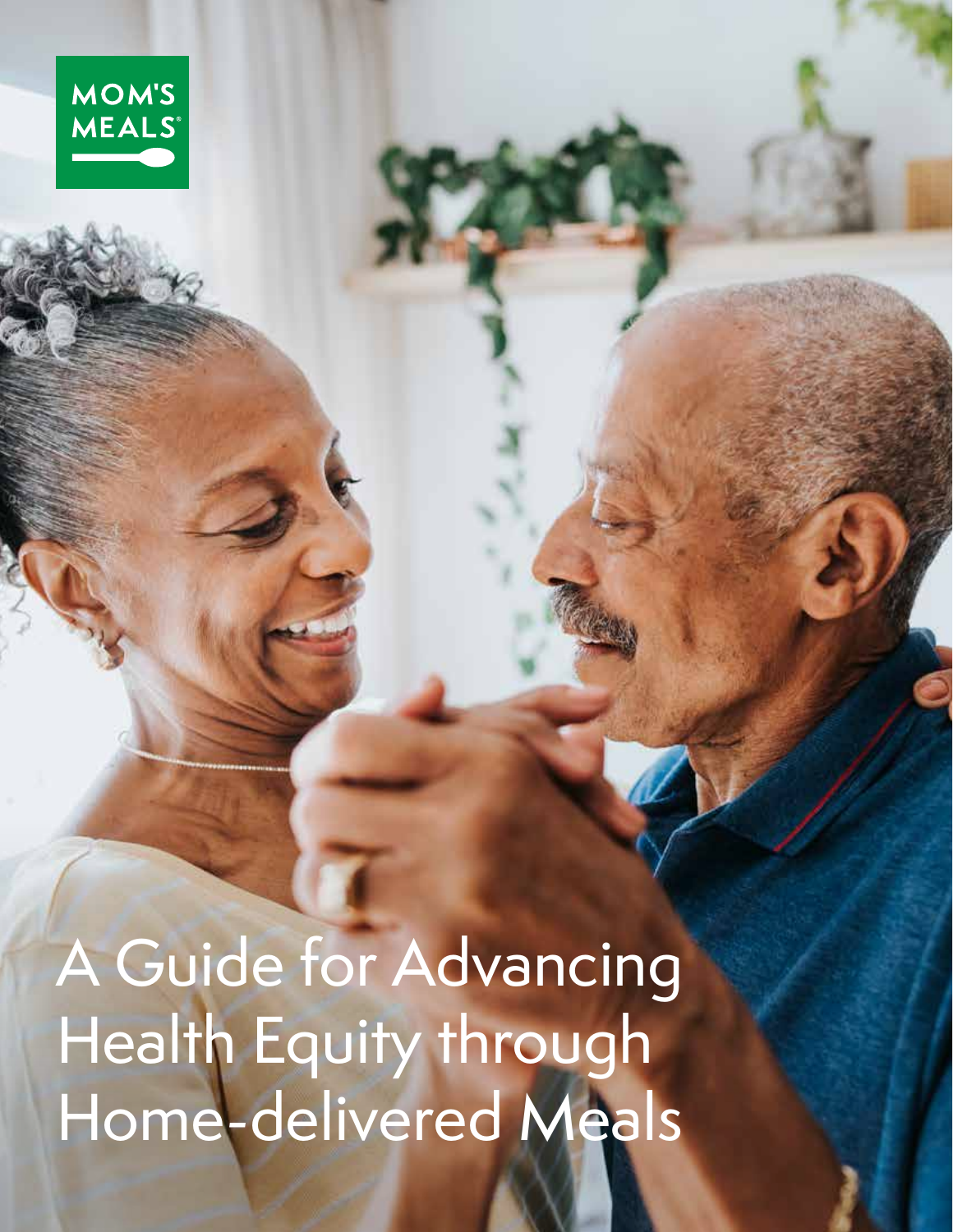## **Access to nutritious food is a prime example of**  a health disparity that ultimately affects health **outcomes for individuals**

Health disparities and health equity, while documented for decades, have received considerable attention recently, especially as we continue to expand our understanding of how social determinants of health (SDOH) and longstanding health inequities can impact entire populations of people. As value-based care continues to expand, heath disparities and health equity are part of the discussion.

- A HEALTH DISPARITY is defined as a "a particular type of health difference that is closely linked with social, economic, and/or environmental disadvantage."1 Health disparities occur across socioeconomic status, age, geography, language, gender, disability status, citizenship status, and sexual identity and orientation.
- HEALTH EQUITY is defined as "the attainment of the highest level of health for all people. Achieving health equity requires valuing everyone equally with focused and ongoing societal efforts to address avoidable inequalities, historical and contemporary injustices, and the elimination of health and health care disparities."2

According to Feeding America, Black, Latino and Native American households are disproportionately affected by food insecurity compared to their White peers. It estimates that 1 in 5 Black, 1 in 6 Latino, and 1 in 4 Native American households were food insecure prior to the pandemic.

### **HOUSEHOLDS FACING FOOD INSECURITY3**



Due to COVID-19, food insecurity is expected to increase locally in every county, congressional district, and state.<sup>3</sup> Feeding America projects that 21% of Black individuals (1 in 5) may experience food insecurity in 2021, compared to 11% of White individuals (1 in 9).<sup>4</sup>

In 2020, rates of food insecurity were prevalent among households with incomes below 185% of the poverty threshold—28.6% of households were food insecure. (The federal poverty line was \$26,246 for a family of four in 2020).<sup>5</sup>

those in metro areas (10.4%).<sup>7</sup> Regionally, the food insecurity rate was higher in the South (12.3%) than in the Northeast (9.3%), West and Midwest (both 9.5%) in 2020.<sup>6</sup> Households in rural areas experienced higher rates of food insecurity (11.6%) than



#### **FOOD INSECURITY RATE BY REGION**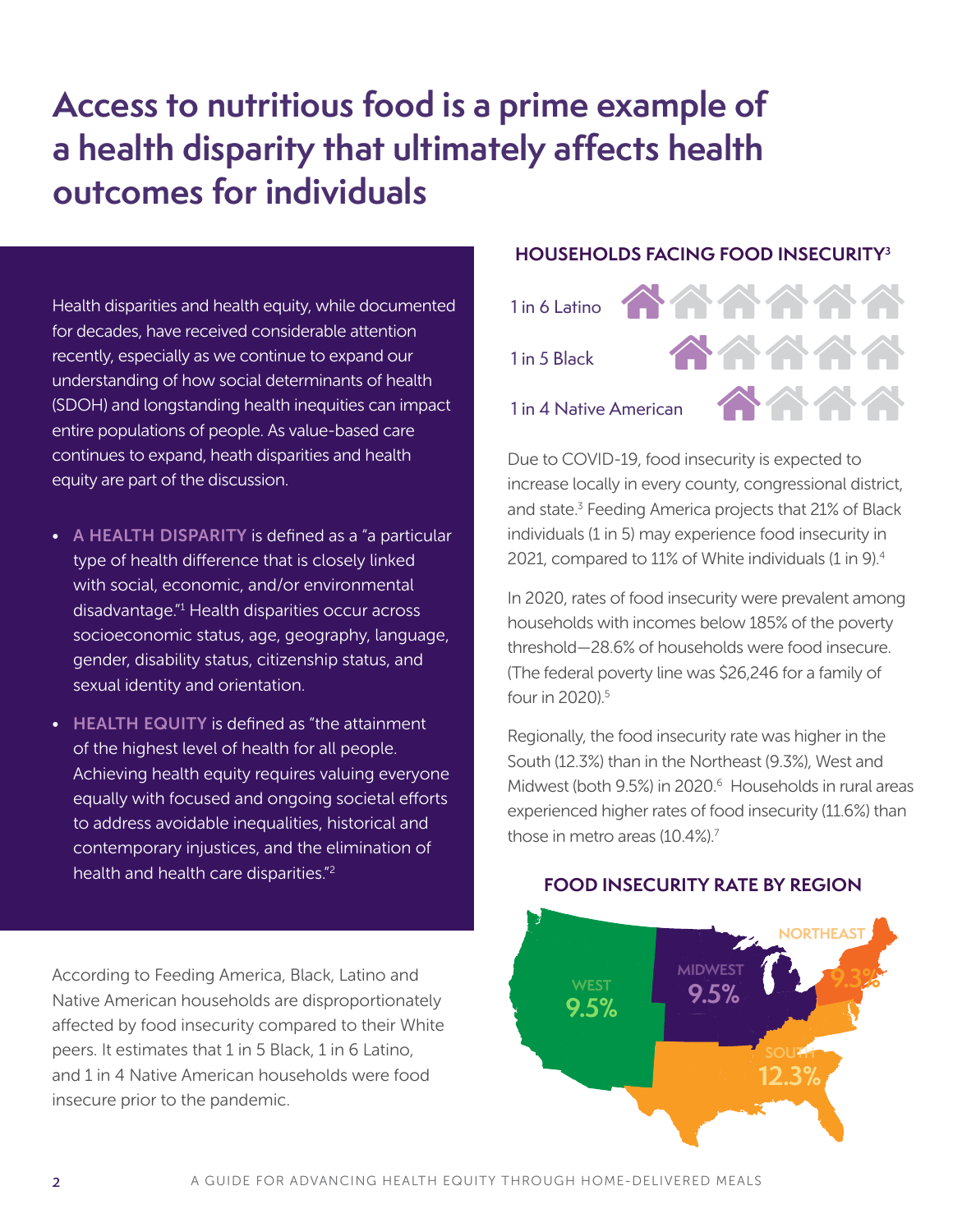## Inadequate access to consistent, sufficient healthy **food leads to increased risk of chronic disease**

Chronic diseases like obesity, diabetes, heart disease and kidney disease are major health problems in the U.S., but Americans don't share the burden equally. Consider:

## **AGE-ADJUSTED PREVALENCE OF OBESITY8**



*Source: The Centers for Disease Control and Prevention (CDC), 2017–2018* 

The risk of being diagnosed with diabetes is 77 percent higher for Blacks and 66 percent higher among Hispanics than for Whites. Asian Americans, Native Hawaiians and Pacific Islanders are at twice the risk of developing diabetes than the population overall.<sup>9</sup>

According to the American Heart Association, the death rate of heart disease is 33% higher for Black Americans than it is for the overall U.S. population. American Indians and Alaska Natives die from heart disease much earlier than expected—36% are under age 65 compared to only 17% of the overall U.S. [population.10](https://population.10)



Chronic diseases are the leading causes of death and disability and leading drivers of the nation's \$3.8 trillion in annual health care costs. *— CDC* 

## **INCREASED RISK OF KIDNEY DISEASE**

Minority populations have much higher rates of high blood pressure, diabetes, obesity and heart disease, all of which increase the risk for kidney disease.



According to the CDC, Americans living in rural areas are more likely to die from five leading causes than their urban counterparts. In 2014, many deaths among rural Americans were potentially preventable. In 2020, there were about 57.23 million people living in rural areas in the U.S., compared to about 272.91 million in urban areas<sup>12</sup>

## **PREVENTABLE DEATHS AMONG RURAL AMERICANS13**

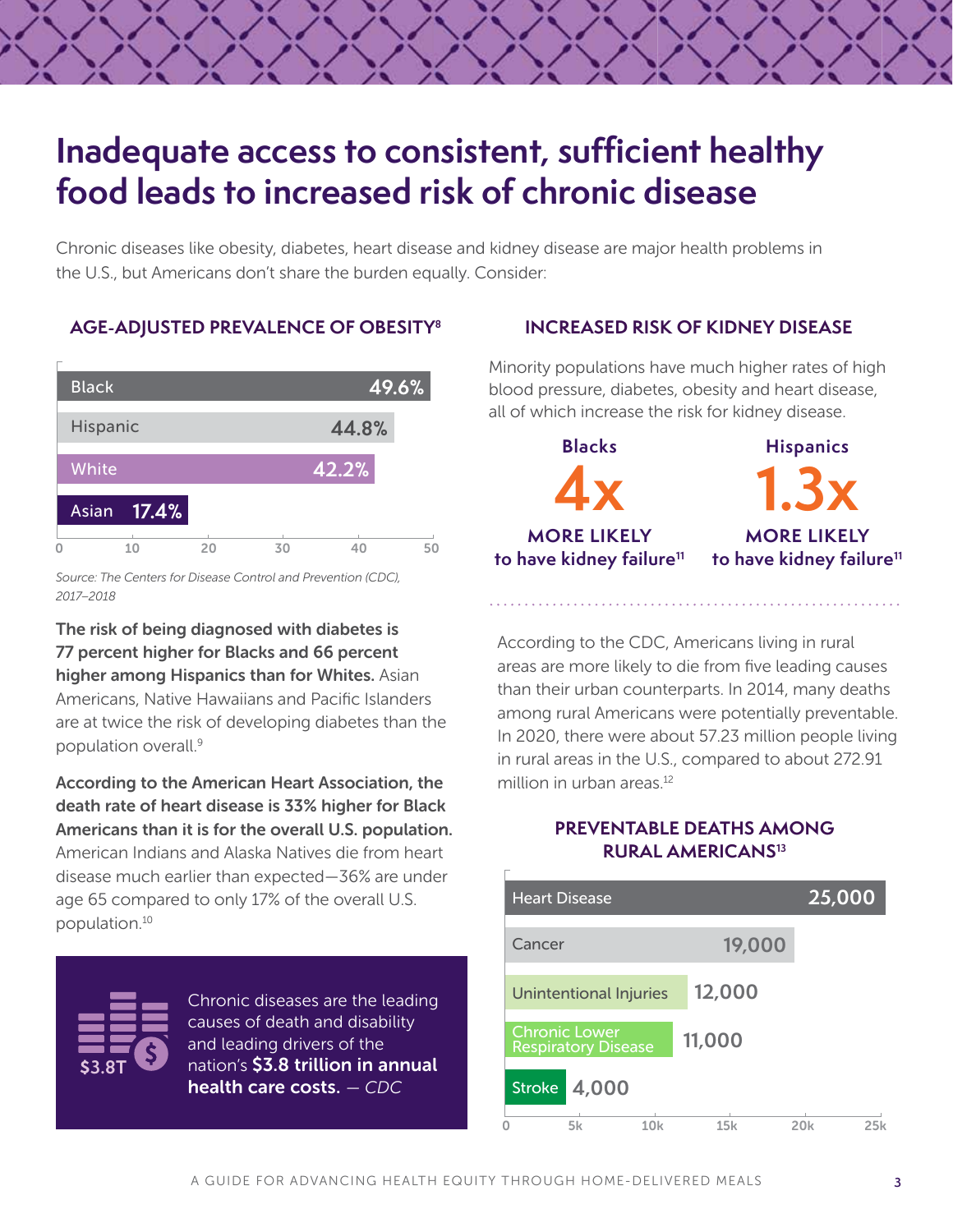# **Utilizing home-delivered meals to advance health equity**

Many studies show medically tailored meal delivery programs help improve health outcomes for vulnerable patients with complex medical conditions.

A recent study among dually eligible Medicare and Medicaid beneficiaries demonstrated strong positive results. Over an average of 18 months of follow-up, participants showed a 70% decrease in emergency department use, a 50% cut in hospitalization rates, and a \$220 reduction in healthcare costs per [month.](https://month.14)<sup>14</sup>

A study published in the *Journal of General Internal Medicine* reported that when participants with type 2 diabetes received medically tailored meals, they experienced substantially improved diet quality as

measured by the 2010 USDA Healthy Eating Index. Participants also reported lower food insecurity, less hypoglycemia and fewer days where mental health interfered with quality of life.<sup>15</sup>

Another study recently published in *JAMA Internal Medicine* found a 16% reduction in health care costs among patients who received medically tailored meals. Savings were attributed to a reduction in admissions to hospitals and nursing homes.<sup>16</sup>

In short, research demonstrates the positive impact of nutrition on health outcomes. Today, many health plans and community organizations are innovating ways to ensure their most vulnerable members have access to the nutrition they need to maintain their highest quality of life.

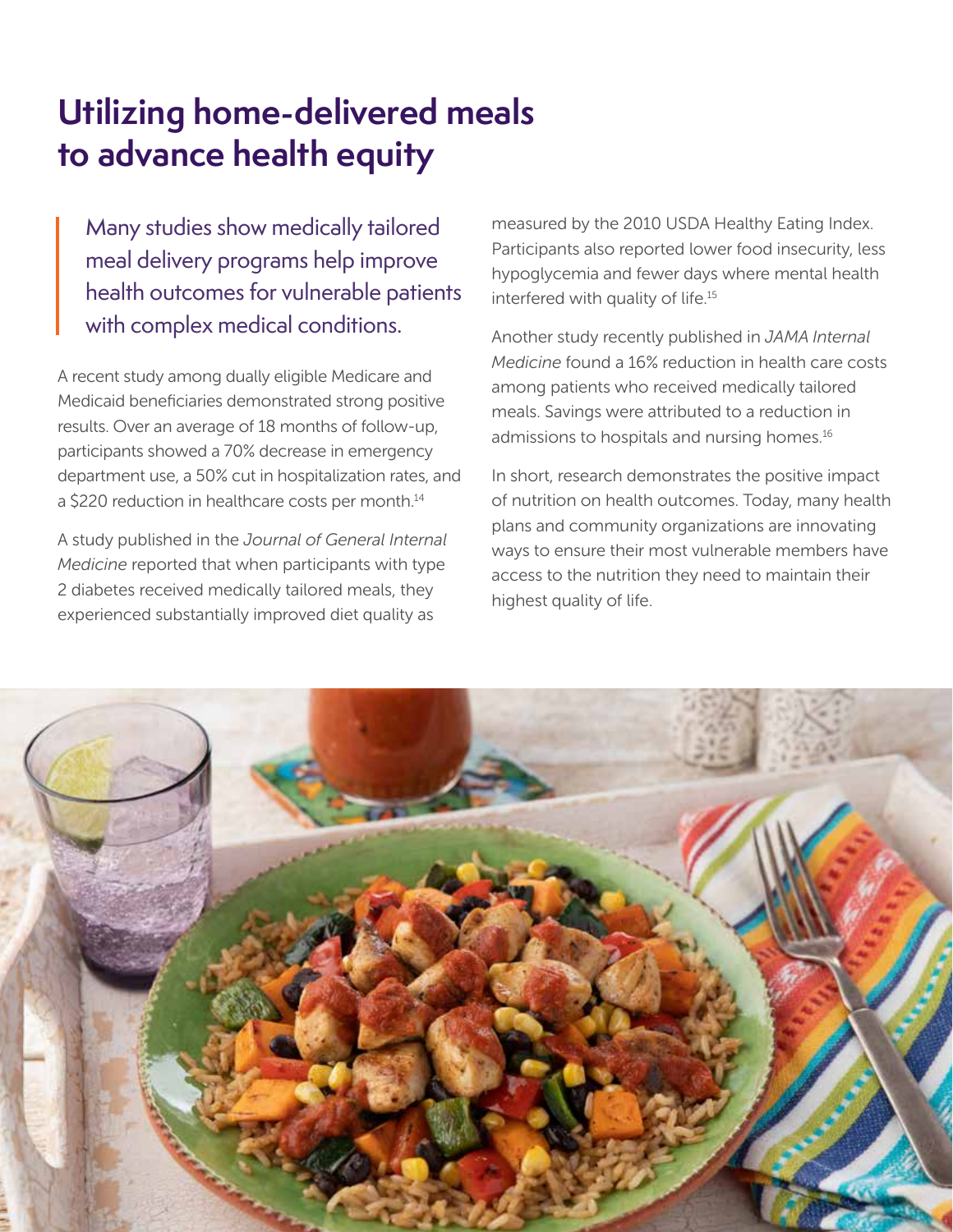**A study published in the** Journal of General Internal Medicine **reported that when participants with type 2 diabetes received medically tailored meals, they experienced substantially improved diet quality as measured by the 2010 USDA Healthy Eating Index**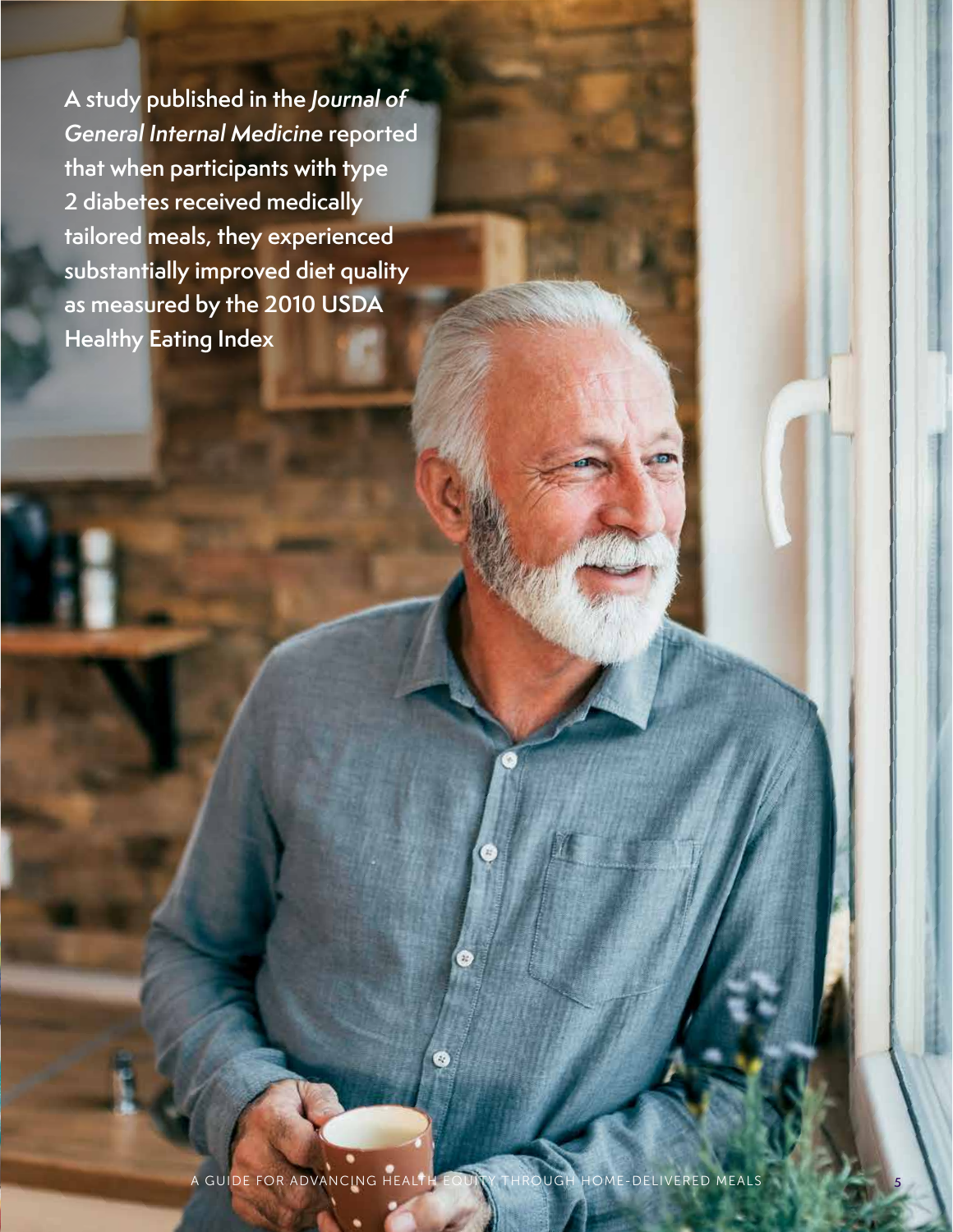## **Health plans and organizations alike have begun to recognize that SDOH are the foundation of providing whole-person care**

Below are examples of how health plans and organizations are promoting nutrition and health equity among diverse communities:

• Pittsburgh-based Allegheny Health Network (AHN) created a Healthy Food Center in four locations to ensure patients have access to healthy foods and nutrition counseling to help manage their overall health, no matter their income or budget. AHN partners with the Greater Pittsburgh Community Food **Bank** to provide healthy food

choices to those in need. Since April 2020, AHN clinicians and CBOs have made 2,200 referrals to the Healthy Food Centers, which provided meals to more than  $6,700$  people. $^{17}$ 

- Louis area facing hunger.<sup>18</sup> • Anthem Blue Cross and Blue Shield in Missouri committed \$450,000 support of Southeast Missouri Food Bank and Aging Ahead that will help acquire more food and organize more distribution events for families in southeast Missouri and the St.
- Blue Cross Blue Shield of Massachusetts is providing an additional \$400,000 in grants to nonprofits and regional funds across Massachusetts to support communities of color most impacted by COVID-19, address the ongoing food insecurity crisis, and provide support to teachers and students to aid in the safe reopening of schools. Recent donations bring Blue Cross' total value of community COVID-19 support to \$10.6 [million.](https://million.19)<sup>19</sup>

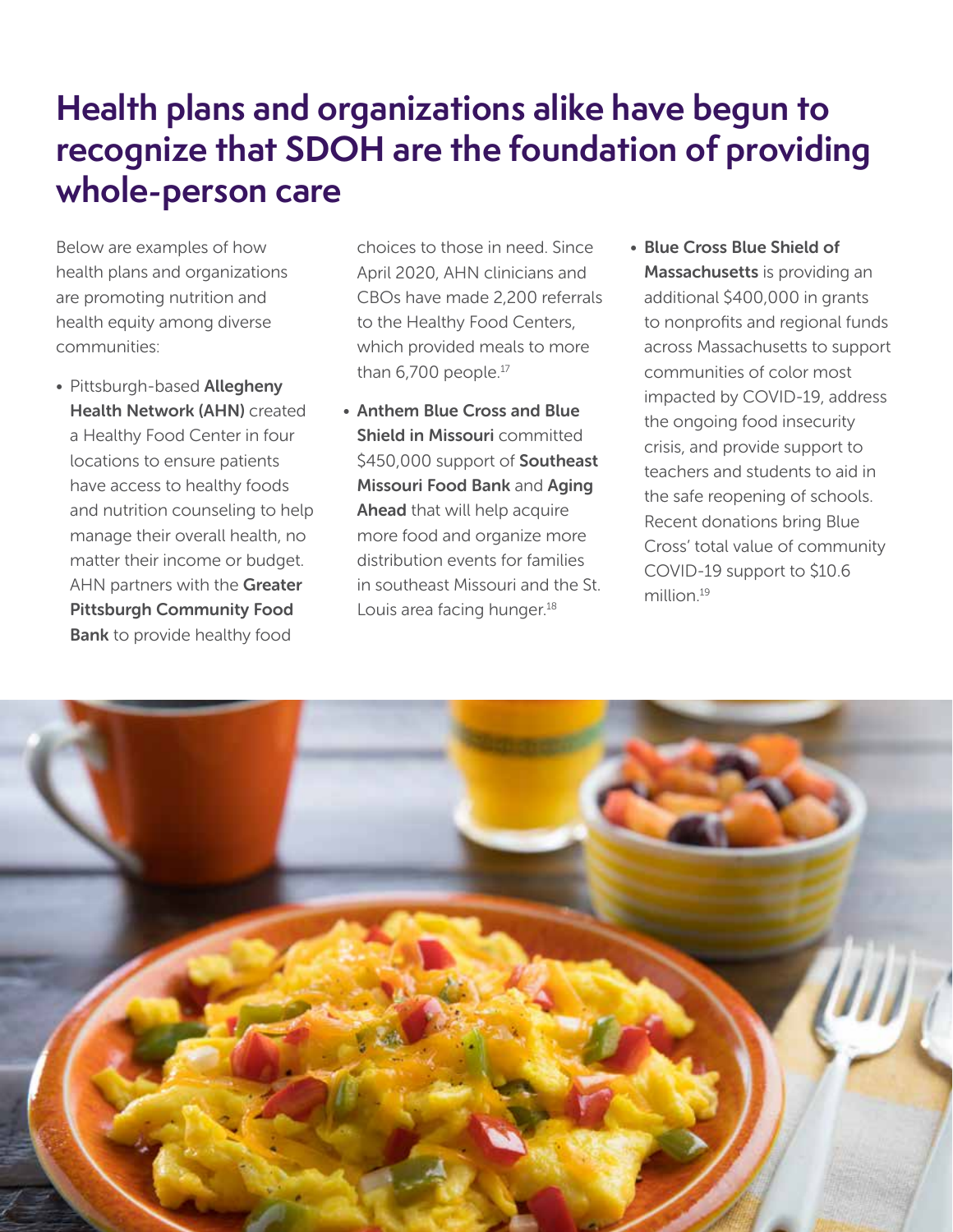- Centene's Social Health Bridge is bridging the gap between healthcare and community organizations to deliver a better approach in tackling SDOH resulting in improved health outcomes for the individuals and communities Centene serves. For example, Social Health Bridge links managed care organizations (MCOs), risk-bearing medical groups and health systems with local food pantry and delivery [resources.20](https://resources.20)
- healthy food is [limited.](https://limited.21)<sup>21</sup> • EmblemHealth Neighborhood Care offers nutrition classes. diabetes education, and more to help with a healthy diet and lifestyle. Classes are free to EmblemHealth members and non-members alike. This program is expanding into areas that are considered food deserts, where access to affordable,
- Humana's Bold Goal initiative focuses on addressing the needs of the whole person by cocreating solutions to address SDOH for its members and communities—including helping members access healthy food, connect socially and address housing needs. Humana has grown from its original seven

communities.<sup>22</sup> Bold Goal communities in 2015 to 16 designated Bold Goal

In 2020, Humana tapped Mom's Meals to support a diabetes nutrition program pilot for Medicare Advantage (MA) plan members aged 65 and older living with diabetes and food insecurity. Individuals received a series of diabetes-friendly meals delivered to their homes over 12 months. Click here to read more about the results of this yearlong pilot.

- Kaiser Permanente is advancing a "Total Health" framework to address SDOH in neighborhood and school settings that focus on health-promoting policy, system and environmental changes. They are screening patients for unmet social needs like food insecurity to refer them to relevant resources in their communities. Data shows that 78 percent of those screened have one or more unmet social [needs.23](https://needs.23)
- Molina Healthcare opened a resource center for homeless members to avoid emergency department use for nonmedical needs. They also purchased two behavioral health subsidiaries to

focus on SDOH and launched a clinical setting to screen patients for non-medical social [needs.](https://needs.24)<sup>24</sup>

- United Healthcare expanded its ICD-10 codes to ultimately improve the lives of its members, including new codes for lack of adequate food, inappropriate diet or eating habits and other SDOH factors<sup>25</sup>
- The Veterans of Foreign Wars (VFW) and Humana teamed up with **Feeding America** to kick off the 2021 "Uniting to Combat Hunger" campaign. Established in 2018, the campaign was created to raise awareness of food insecurity. The campaign goal of 2021 is to help provide 1,000,000 meals to communities in need.26
- Virtua's Eat Well Mobile Farmers Market provides access to produce year-round with the goal of improving health and ensuring good nutrition in underserved areas identified as food deserts. The mobile market (a 23-foot bus) sells fruits and vegetables at significantly reduced prices in communities throughout Burlington and Camden counties in New Jersey.<sup>27</sup>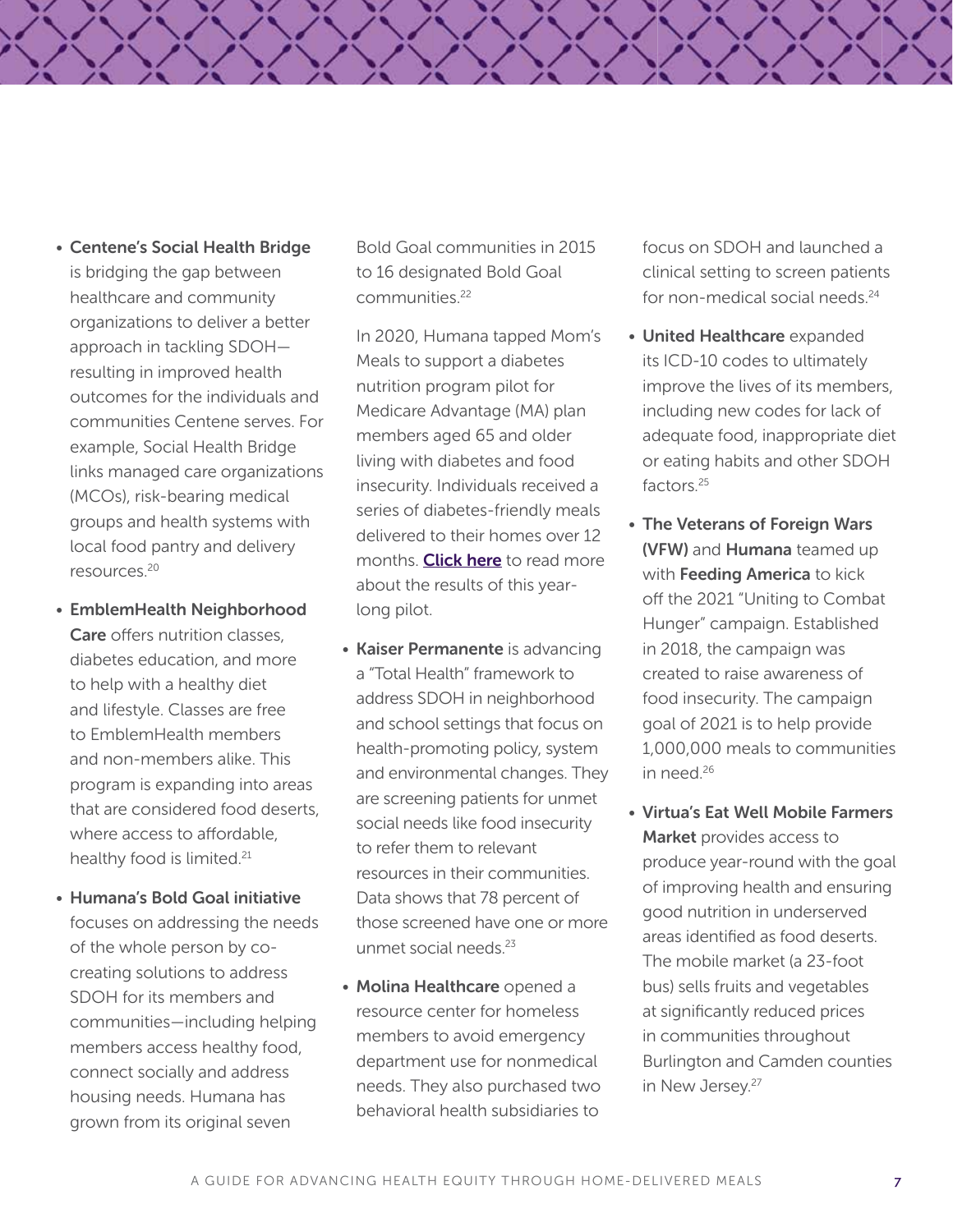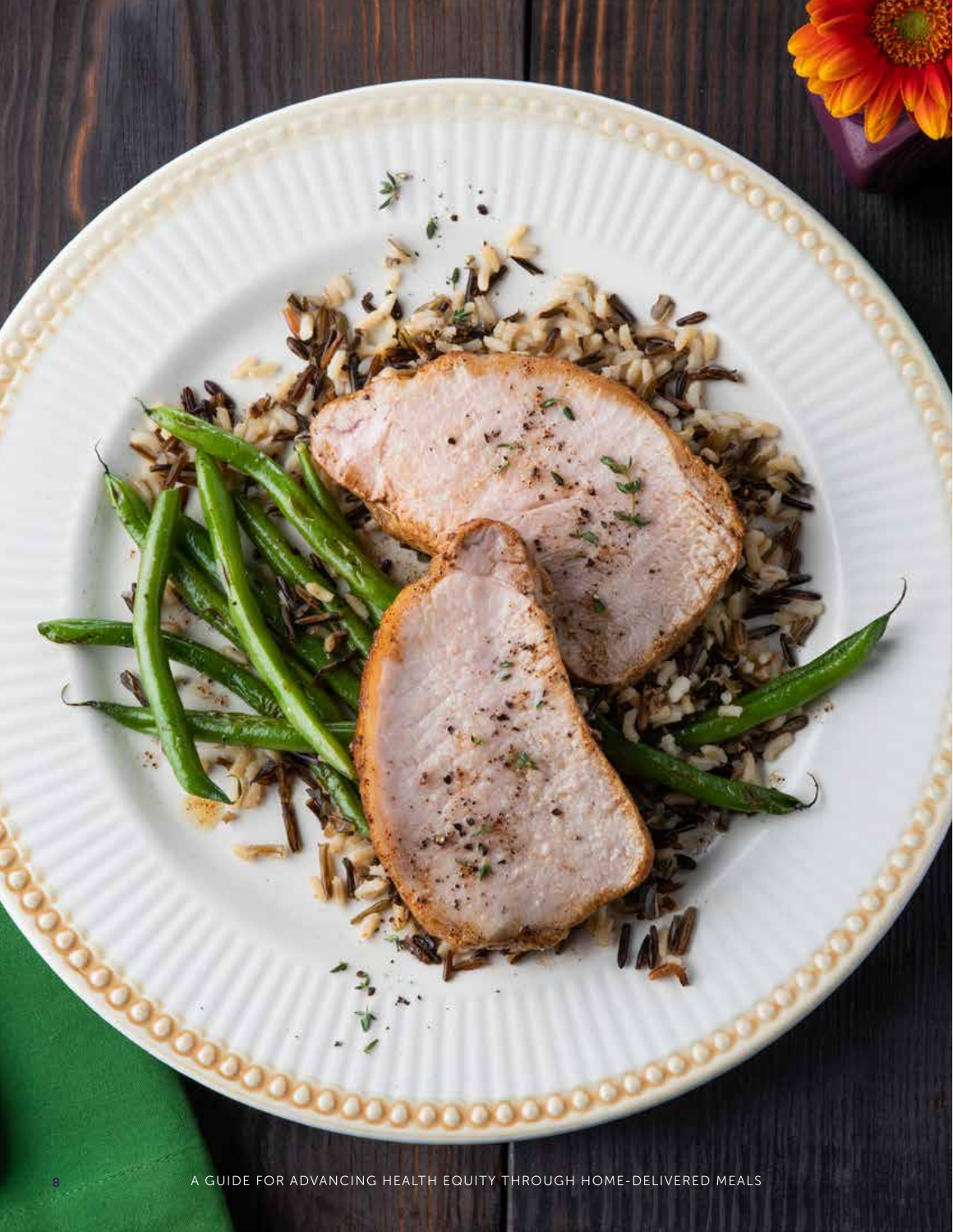

## **Key legislative solutions to address SDOH**

Health plans and community organizations are not the only ones with food insecurity and health equity in their sights. Below are some current and proposed policies that focus on SDOH and health inequities.

### • Older Americans Act (OAA): Title III Programs

and older persons residing in rural [areas.](https://areas.28)<sup>28</sup> First enacted in 1965, the OAA supports a wide range of social services and programs for individuals aged 60 years or older. These include supportive services, congregate nutrition services, home-delivered nutrition services, family caregiver support, community service employment, the long-term care ombudsman program, and services to prevent the abuse, neglect and exploitation of older persons. The OAA statutory language contains seven titles, with Title III authorizing grants to states and local entities for supportive and nutrition services. Title III accounts for 73.2% of the OAA's total FY2021 funding (\$1.558 billion out of \$2.129 billion). While Title III services are available to all persons aged 60 and older, they are targeted at those with the greatest economic or social need, particularly low-income and minority persons, older individuals with limited English proficiency,

## • Supplemental Nutrition Assistance Program (SNAP): USDA

SNAP, formerly known as the Food Stamp Program, provides important nutritional support for low-wage working families, low-income seniors and people with disabilities living on fixed incomes, and other individuals and households with low incomes

More than two-thirds of SNAP participants are in families with children; a third are in households with seniors or people with disabilities. After unemployment insurance, SNAP is the most responsive federal program providing additional assistance during economic downturns. The federal government pays the full cost of SNAP benefits and splits the cost of administering the program with the states, which operate the [program.](https://program.29)29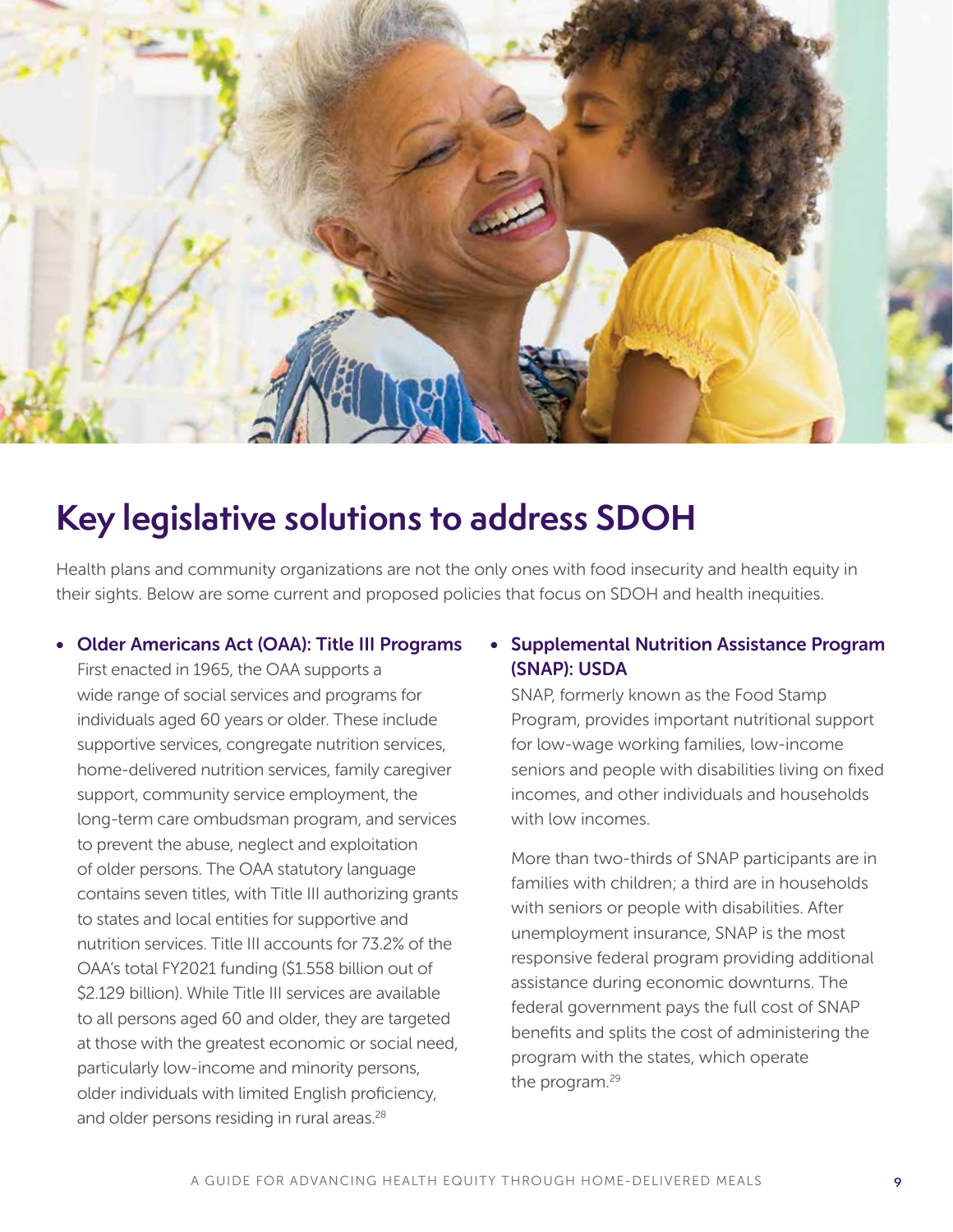- Section 1135 of the Social Security Act allows the Centers for Medicare & Medicaid Services (CMS) to waive certain requirements during national emergencies, such as the COVID-19 pandemic. The section 1135 waivers give Medicaid health plans the flexibility to offer certain benefits, including home-delivered meals, to members even if the plans had not filed for the benefit, or if there were provisions that would have otherwise restricted the plans from offering the [benefit.](https://benefit.30)<sup>30</sup>
- A Medicaid Section 1115 demonstration opportunity under the authority of section 1115(a) of the Social Security Act was created by CMS to extend home and community-based services (HCBS) flexibilities to beneficiaries receiving longterm services and supports (LTSS). The waivers provide states an avenue to test new approaches in Medicaid that differ from what is allowed by federal statute, such as certain non-clinical services to the Medicaid benefit package that can address food insecurity, among many other SDOH.<sup>31</sup>
- Section 1915(c) waiver Appendix K was developed by CMS to streamline state requests for flexibilities in delivering HCBS to Medicaid beneficiaries during the pandemic. $32$ 
	- The Improving Social Determinants of Health Act of 2021 would authorize the Director of the CDC to carry out a Social Determinants of Health Program to improve health outcomes and reduce health inequities by coordinating CDC social determinants of health activities, and would improve capacity of public health agencies and community organizations to address SDOH.<sup>33</sup>
- The Social Determinants Accelerator Act of 2021 will help states and communities devise strategies to better leverage existing programs and authorities to improve the health and well-being of those participating in Medicaid. It will provide \$25 million in planning grants and technical

assistance to state, local and Tribal governments to help them devise innovative, evidence-based approaches to coordinate services and improve outcomes and cost-effectiveness.<sup>34</sup>

- The Healthy Food Access for All Americans (HFAAA) Act would establish a new tax credit and grant program to stimulate investment and healthy nutrition options in food deserts.<sup>35</sup>
- The Leveraging Integrated Networks in Communities (LINC) to Address Social Needs

Act would establish statewide or regional partnerships to better coordinate healthcare and social services. States, through public-private partnerships, will leverage local expertise and technology to overcome longstanding challenges in helping to connect people to food, housing, child development, job training, and transportation supports and services.<sup>36</sup>

- The Medically Tailored Home-Delivered Meals Demonstration Pilot Act of 2020 will establish a Medicare pilot program to address the critical link between diet, chronic illness and senior health. It would help ensure that nutritious meals reach medically vulnerable seniors in their homes, especially during the COVID-19 pandemic, while at the same time providing the data needed to build a more resilient and cost-effective health care system.<sup>37</sup>
- The COVID HCBS Relief Act of 2021 temporarily increases the applicable Federal Medical Assistance Percentage (the federal matching rate) under Medicaid for certain approved HCBS provided between October 1, 2020, and September 30, 2022.<sup>38</sup>
- The HCBS Access Act of 2021 seeks to mandate HCBS in Medicaid to provide critical services, creating national, minimum requirements for HBCS, and make it possible to enhance those services and the long-term care workforce.<sup>39</sup>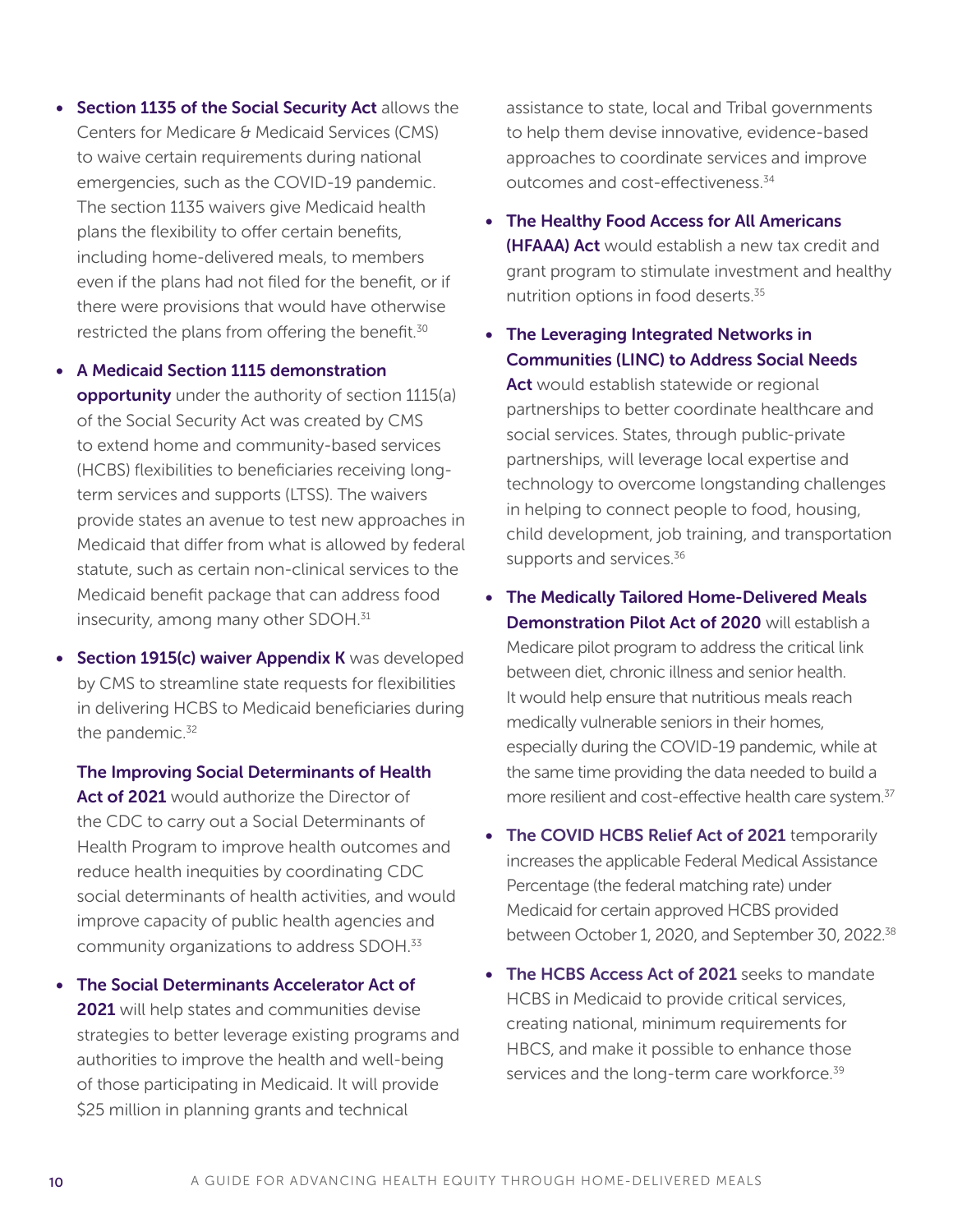## **Conclusion**

Inequitable access to healthy food is a major contributor of health disparities. Disparities in diet quality exist by race, ethnicity, geography and socioeconomic status. Decades of research have linked food insecurity with poor health outcomes. Without healthy, nutritious foods, food-insecure individuals are more likely to suffer from chronic diseases like diabetes, high blood pressure, obesity and heart disease. Studies show racial and ethnic minorities have the highest rates of the major chronic diseases. Feeding America projects that 42 million people—one in 8 Americans—may experience food insecurity in 2021.40

Health insurance providers, community-based organizations, area agencies on aging (AAA) and similar entities have begun addressing SDOH at deeper levels as health inequity has magnified in recent years particularly amidst the pandemic. Similarly, legislation related to social determinants, health disparities and health equity has taken center stage.

Many initiatives today are making it easier for vulnerable individuals to access healthy foods. Medically tailored, home-delivered meals programs are one way to ensure that those struggling with food insecurity and/or a chronic health condition get the nutrition they need to manage their health at home.

Whether you're a health plan administrator, case manager or representative of a community organization, Mom's Meals can help. As a leading national provider of condition-appropriate, homedelivered meals, we offer a variety of menus tailored to meet the nutritional needs of individuals with chronic conditions, such as diabetes, heart disease, chronic kidney disease and more. We deliver to any address nationwide, so you can effectively target the communities and individuals who most need help.

If you'd like to learn more about how Mom's Meals can address the needs of your clients, contact us today.

#### Michael Gonzales

VP, Sales & Account Management-Medicare Department Sales [michael.gonzales@momsmeals.com](mailto:michael.gonzales@momsmeals.com) 888.859.3653

#### Nathan Jensen

Senior VP, Sales and Business Development [nathan.jensen@momsmeals.com](mailto:nathan.jensen@momsmeals.com) 515.963.7011

#### John Phillips

VP, National Program Development [john.phillips@momsmeals.com](mailto:john.phillips@momsmeals.com) 888.343.8020

#### Tim Conroy

National VP, Government and Healthcare Partnerships [tim.conroy@momsmeals.com](mailto:tim.conroy@momsmeals.com) 844.648.8513